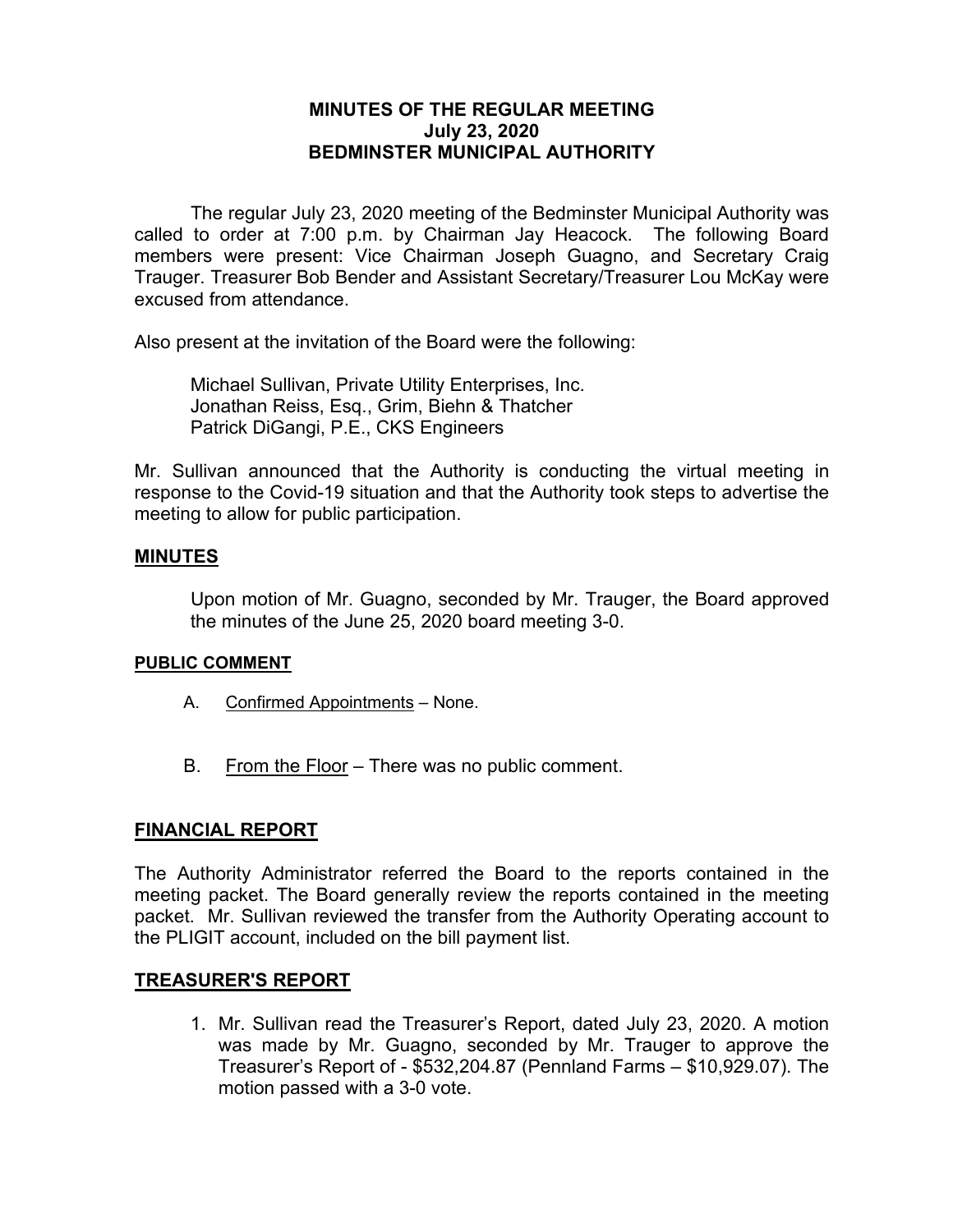# **SOLICITOR'S REPORT**

## **Authority Business**

Mr. Reiss referred the Board to his written report.

# **ENGINEER'S REPORT**

The Authority's Engineer generally reviewed the projects within the written engineering report with the Board.

## **Authority Projects**

Pennland Farms WWTP Lakeside Screen Project – Mr. DiGangi provided an update to the Board. Lakeside has performed the puch list work to the init and staff is monitoring operations.

Pennland Farms WWTP Paving – Mr. DiGangi provided an update to the Board. The paving project complete.

Grant Application– The Authority applied for a grant to connect the Pennland Farms and the Stonebridge systems in December 2019. The grant is scheduled for review by the committee at the CFA/DCED September meeting.

**Operations Report** – Mr. Sullivan reviewed his report with the Board.

Elephant Road Plant – Mr. Sullivan provided an update to the Board. He noted that MGK Industries completed the repair work on the backwash valve for the SBR system/

Dublin Tank Project – Mr.Sullivan provided an update to the Board. Construction is expected to begin by the end of August.

# **AUTHORITY REPORT –**

## **General Matters/Administrative/Operations**

Mr. Sullivan reviewed his report with the Board.